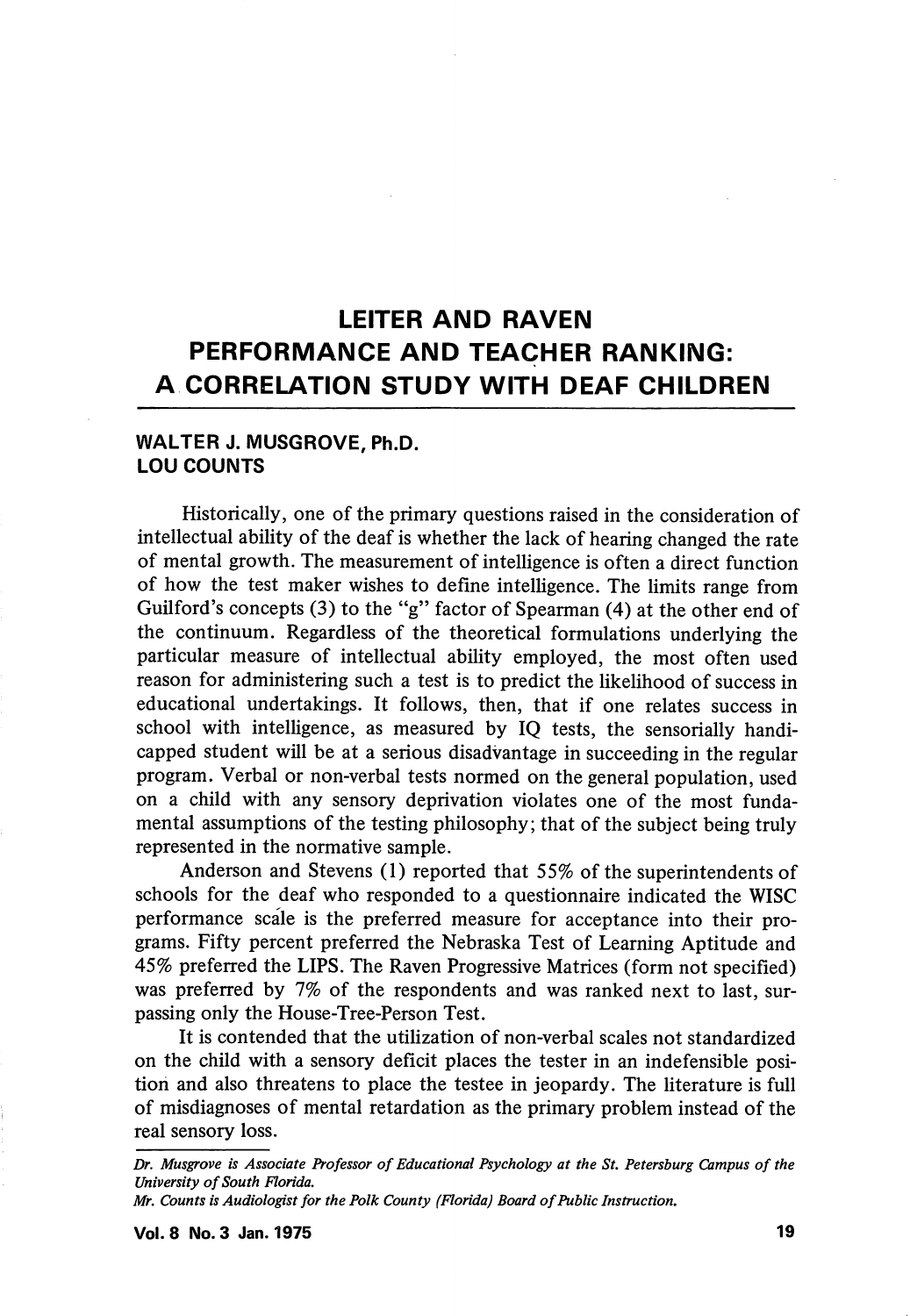One totally non-verbal test which is used extensively with the deaf is the Leiter International Performance Scale (LIPS). It is a mental age scale designed to evaluate subjects with mental ages between 2 and 18. The LIPS, however, is a very difficult test to administer, and it is expensive to purchase.

Another non-verbal test designed to evaluate all children from  $5\frac{1}{2}$  to 11 years of age is Raven's Coloured Progressive Matrices (CPM). This test is inexpensive, quick, and easy both to administer and score. The normative data, however, is presented in broad percentile bands and as a result is not very precise. There is ample precedent for using the CPM with non- or partially hearing children.

There are many correlational studies reported between the CPM and other non-verbal measures of ability. An extensive review of the literature, however, revealed no comparisons between the LIPS and the CPM with non-hearing children.

Birch, et al (2) concluded that the predictive validity of the LIPS is relatively high and that significant weight can be given to LIPS scores in predicting school success among deaf children. Their research revealed a correlation of .71 between the LIPS and school achievement (as measured by the Stanford Achievement Test) and a correlation of .86 between the LIPS and supervising teachers' estimates of the children's intelligence.

The purpose of this study was to investigate the relationship between the LIPS (Arthur Adaptation) and the CPM (revised order 1956) sets A, AB, and B. Not only is the relationship between the CPM and LIPS of interest, but it is also felt to be of value to investigate the predictive aspect of these scales in the deaf education program in which the S's were enrolled.

The sample for this study was drawn from the pupils who attend the special facility for hearing-impaired children in a central Florida county. The criterion for inclusion was the presence of severe to profound bilateral hear ing loss as determined by audiometric evaluation (administered by a qualified audiologist). There were thirteen (13) children who met the crite rion for this study; seven were boys, and six were girls. The age range was from  $5\frac{1}{2}$  years to 8 years 3 months, with a mean age of 7 years 3 months.

# PROCEDURE

Each S was individually administered the CPM and the LIPS. There were two qualified and experienced examiners employed: one administered the CPM to each S; the other administered the LIPS. The total number of correct responses on forms A, AB, and B of the CPM was recorded as the raw score for each subject. The mental age score earned by each S on the LIPS was converted to a decimal equivalent of the year-month notation and em ployed as the raw score. A Pearson product-moment correlation coefficient was computed for these data to test for the degree of relationship between these two variables.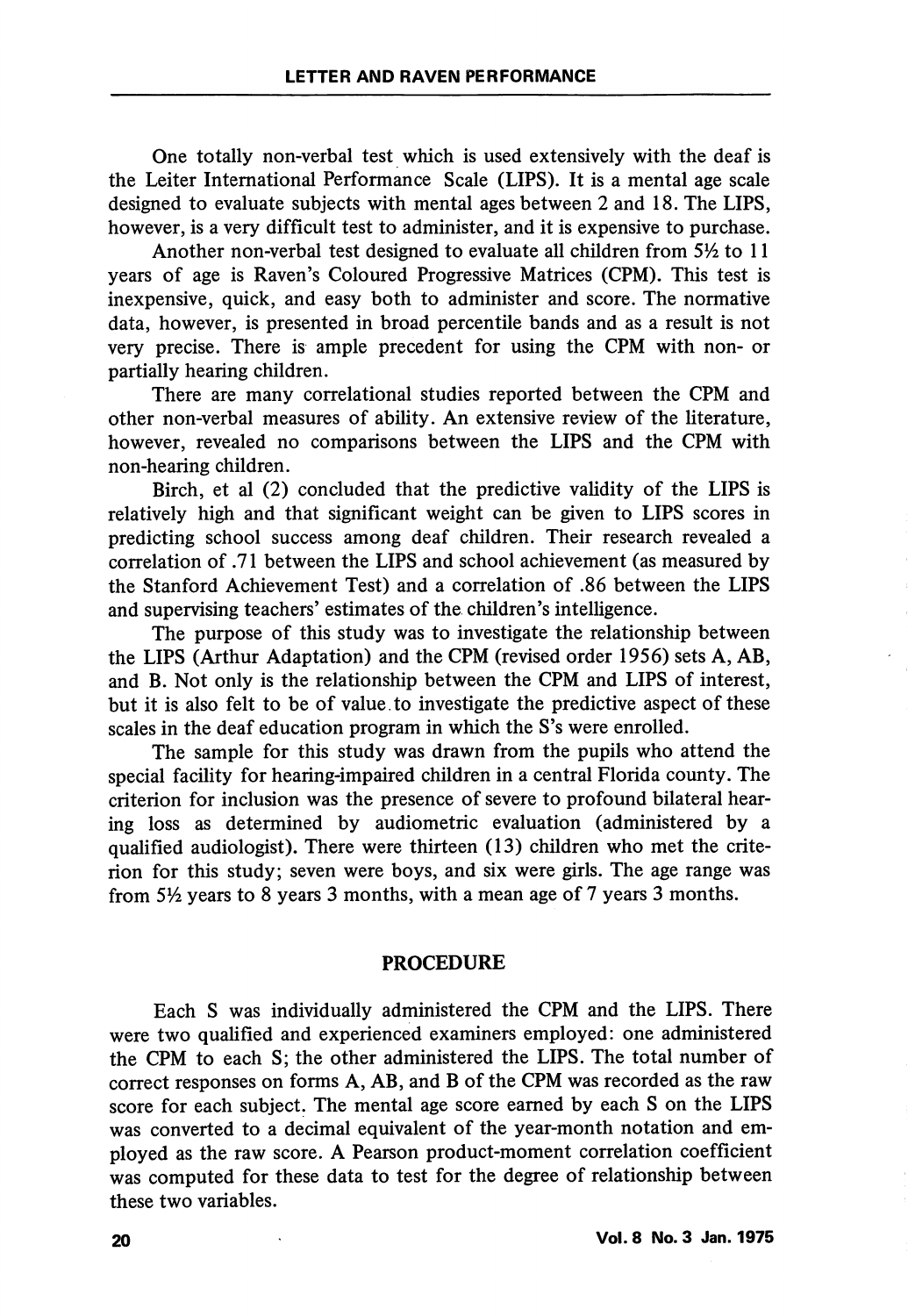During the time that the S's were being evaluated, the three teachers involved with the 13 S's were asked to rank the performance of each S in relation to every other S in terms of the objectives of the deaf education program. The teachers, in concert, arrived at a consensus which was used as the teachers' evaluation. The score each S earned on the CPM and on the LIPS was ranked and Spearman's rank-order coefficient of correlation was computed to compare each test with the teachers' evaluations as an estimate of the predictive accuracy of each scale.

### RESULTS

The correlation between the CPM and LIPS proved to be .65. This is significant at the .05 level. In Table I can be seen the age, the CPM raw score and the LIPS raw score as well as the coefficient of correlation between the CPM and the LIPS.

#### TABLE 1

# Chronological Ages of the Subjects and Raw Scores of the Two Variables

| S#           | CA      | <b>CPM</b> raw score       | <b>LIPS raw score</b><br>$\mathbf{I}$ |                                |
|--------------|---------|----------------------------|---------------------------------------|--------------------------------|
| 1            | $6 - 7$ | 12                         | 4.0                                   |                                |
| $\mathbf{2}$ | $6-0$   | 15                         | 4.25                                  |                                |
| 3            | $7 - 7$ | 11                         | 5.0                                   |                                |
| 4            | $8 - 3$ | 18                         | 6.25                                  |                                |
| 5            | $8-2$   | 21                         | 7.0                                   |                                |
| 6            | $8 - 2$ | 15                         | 5.5                                   | $r_{xy}$<br>.65<br>$=$         |
| 7            | $8 - 3$ | 18                         | 3.5                                   |                                |
| 8            | $6 - 3$ | 6                          | 4.25                                  | $\langle .05$<br>p<br>$\equiv$ |
| 9            | $8-3$   | 15                         | 4.5                                   |                                |
| 10           | $7-2$   | 7                          | 3.25                                  |                                |
| 11           | $8-1$   | 8                          | 3.5                                   |                                |
| 12           | $5-6$   | 9                          | 4.25                                  |                                |
| 13           | $7-9$   | 11                         | 4.75                                  |                                |
| $N = 13$     |         | $CA = 7-3$<br>$X = 12.769$ | $Y = 4.615$                           |                                |
|              |         | 4.658<br>$SD_{x}$ =        | $SD_y = 1.098$                        |                                |

Computation of the rank-order correlation between the CPM and teachers' evaluation yielded .59. With an  $N = 13$ , this figure is significant at the .05 level. The correlation coefficient between the ranking of the teachers' evaluation and the LIPS was also .59, and reached the same (.05) level of significance. (These findings are summarized in Table 11.)

Vol. 8 No. 3 Jan. 1975 21